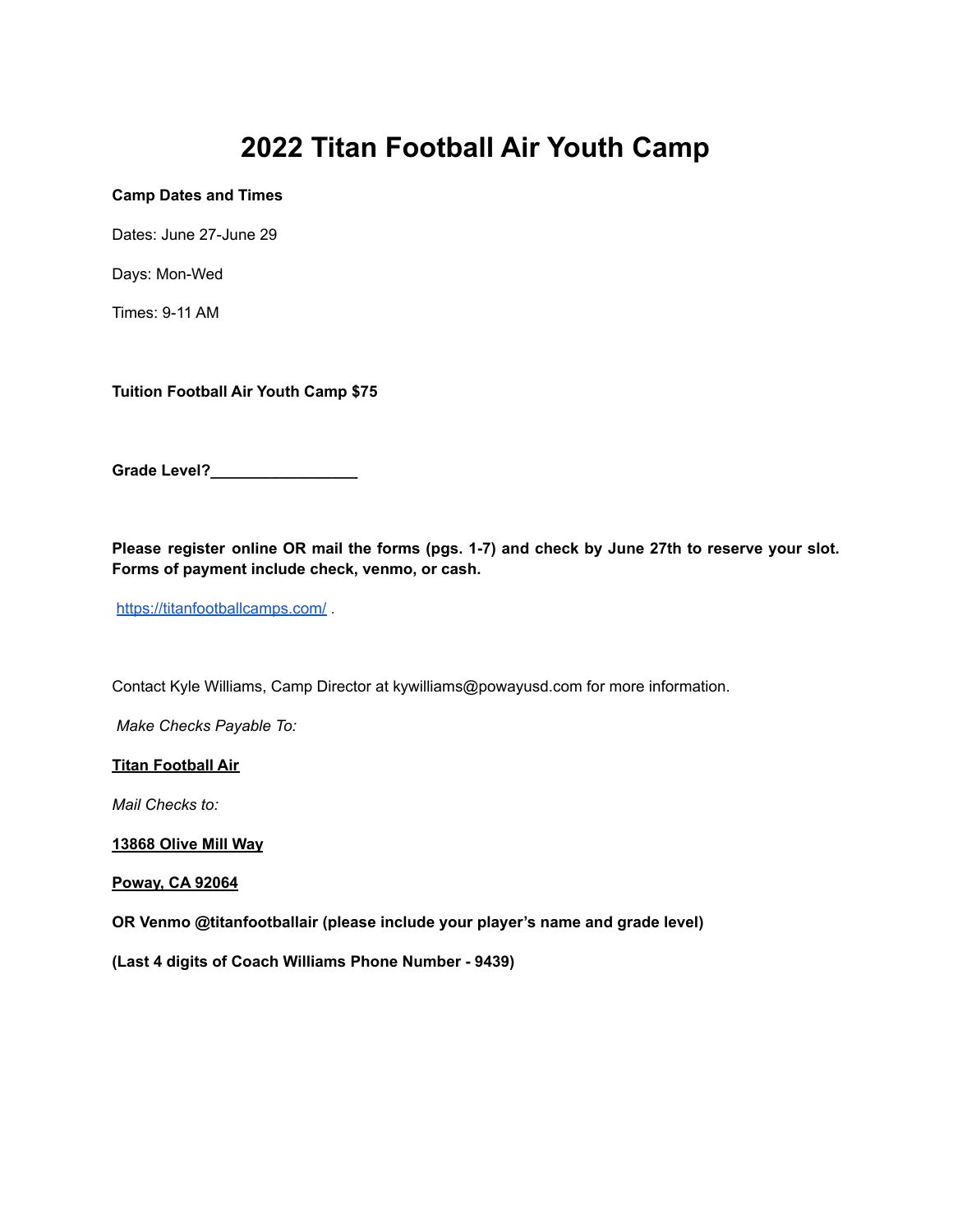#### **Camp Objective**

This camp is designed to emphasize improvement of fundamentals and techniques related to each member's position and skill level. Members will be coached in offensive, defensive, and speed/agility fundamentals. We strive to give our younger members a solid well-rounded curriculum that allows opportunities for participation with a variety of positions and skills. For our advanced members, we will continue to build and monitor growth from previous experiences in the game of football, health, and overall physical fitness. Emphasis with all members is placed on teaching those extra little things that will give them the edge. Particular attention is given toward increasing the self-esteem and psychological development of each camper. Our goal is for each member to have a safe and positive experience. We stress individual attention, improving skill level, and having an enjoyable time!

#### **What to Bring**

Members are encouraged to bring water, sunscreen, a mouth piece, athletic running or training shoes, and cleats (skate board shoes or non-athletic shoes are highly discouraged).

#### **Medical Information**

All members must have their own personal medical insurance to attend camp activities. Please fill out the following medical information form and waiver completely. This form must be on file before you will be allowed to attend camp activities.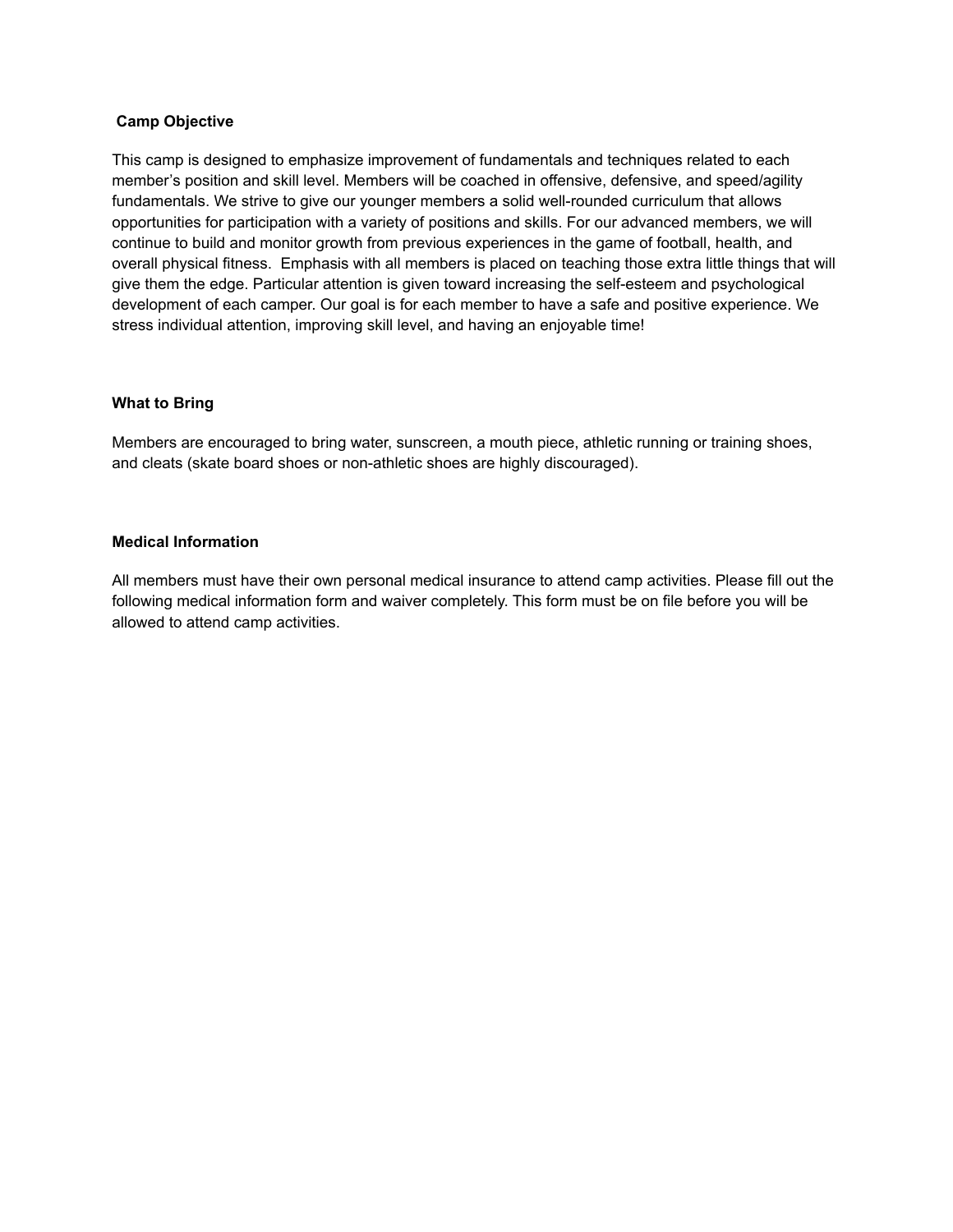# **2022 Titan Football Air Youth Camp MEDICAL INFORMATION FORM**

### **AND AUTHORIZATION FOR EMERGENCY TREATMENT**

| <b>MEDICAL INFORMATION FORM: (Please Print Clearly)</b>              |                                                                                                                                                                                            |
|----------------------------------------------------------------------|--------------------------------------------------------------------------------------------------------------------------------------------------------------------------------------------|
| Parent Release, Medical Treatment Authorization and Health Statement |                                                                                                                                                                                            |
| Parent or Guardian                                                   |                                                                                                                                                                                            |
|                                                                      | Address <b>Address Address Address Address Address Address Address Address Address Address Address Address Address Address Address Address Address Address Address Address Address Add</b> |
|                                                                      |                                                                                                                                                                                            |
| Parent's Phone:                                                      |                                                                                                                                                                                            |
|                                                                      |                                                                                                                                                                                            |
|                                                                      |                                                                                                                                                                                            |
| should be aware in order to administer medical                       | Please list any medical conditions that the camper might have of which the medical authorities                                                                                             |
|                                                                      |                                                                                                                                                                                            |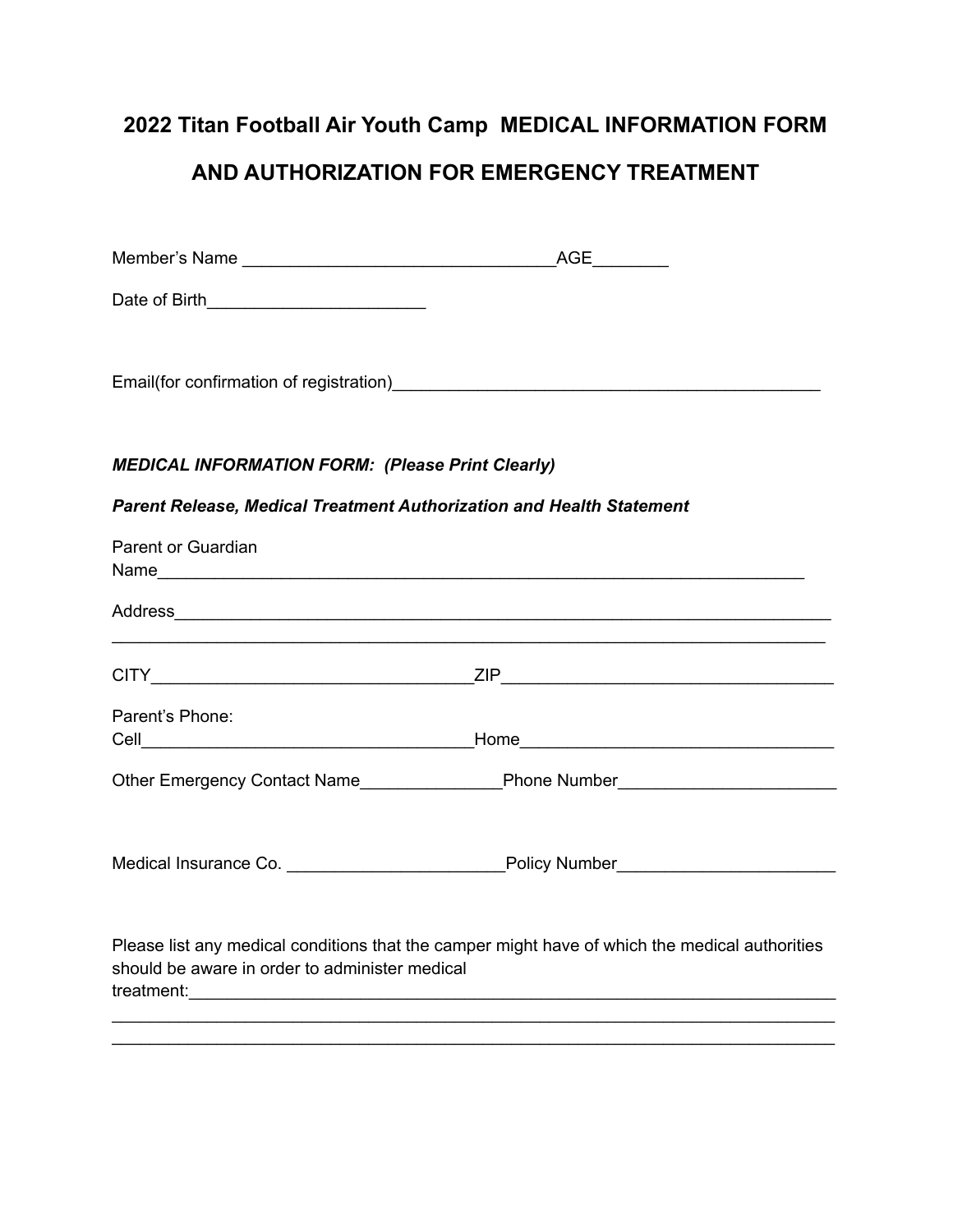I do hereby, and on behalf of Attendee, give my consent to Kyle Williams and the staff of the Titan Football Air Club to act for me according to their best judgment in any emergency requiring medical attention if such treatment should be necessary or desirable during the course of Attendee's participation.

I hereby assume all risks of injury, known and unknown, to my child arising from participation in the program, and assume full responsibility for participation in the program, and assume full responsibility for participation of my child. **I do hereby, and on behalf of Attendee, further understand that I will be financially responsible for all charges and fees incurred in the rendering of such treatment, regardless of whether or not my medical insurance would cover such charges and fees.**

My signature also certifies that my child has accident medical insurance and has obtained proper medical care for any current medical condition for the duration of the Titan Football Air Club.

I have read this document in its entirety, fully understand its terms, understand that I have waived substantial rights by signing it, and sign it freely, voluntarily, and without inducement. By my signature below I am verifying and warranting that the Attendee does have such coverage.

Signature of Parent or Guardian

 $DATE$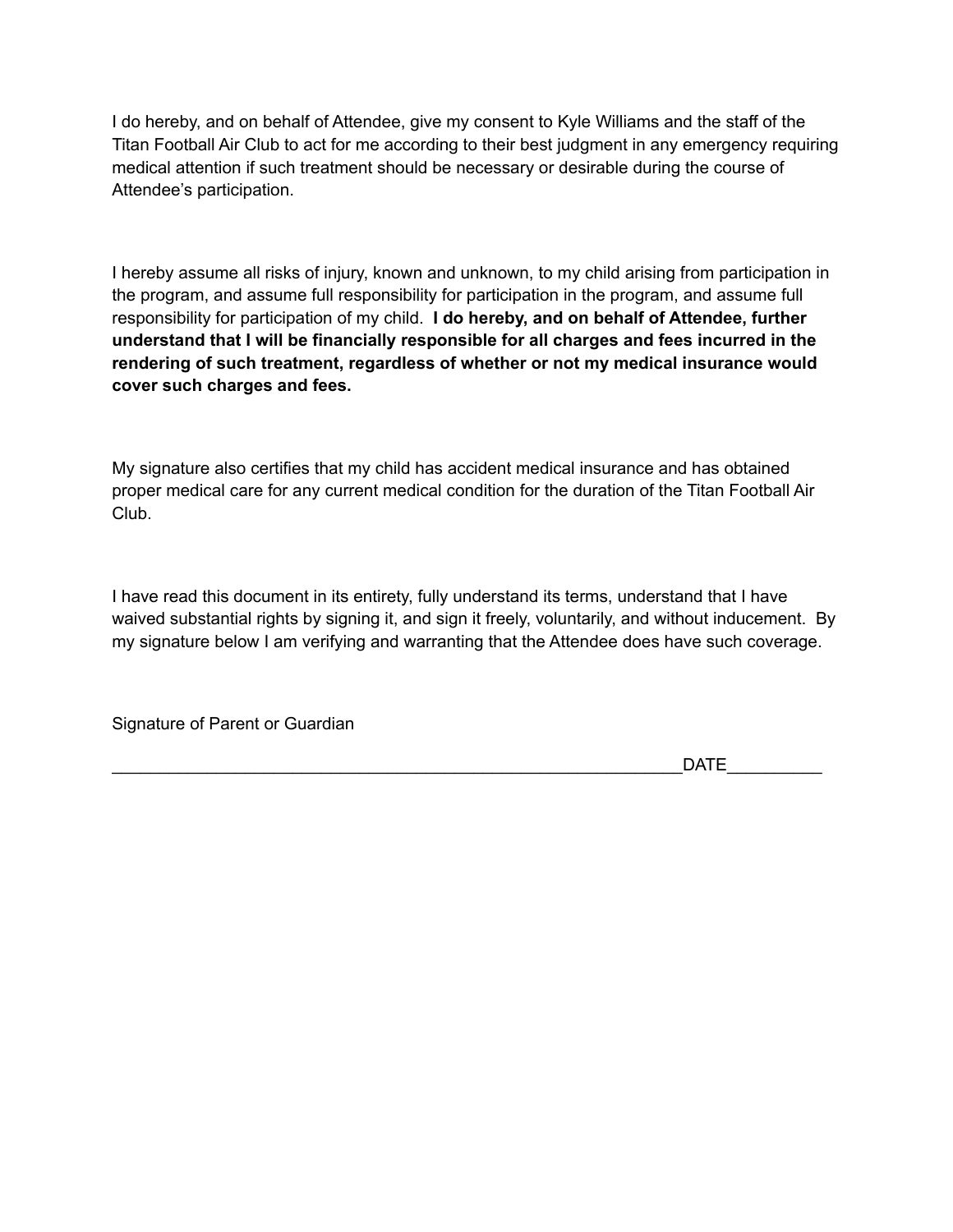#### **Waiver of Liability, Release, Assumption of Risk, Indemnity and Hold Harmless Agreement**

Name of Attendee:\_\_\_\_\_\_\_\_\_\_\_\_\_\_\_\_\_\_\_\_\_\_\_\_\_\_\_\_\_\_\_\_\_ Age:\_\_\_\_\_\_\_\_\_

Date of Birth:\_\_\_\_\_\_\_\_\_\_\_\_\_\_\_\_\_\_\_\_\_\_\_

**WAIVER OF LIABILITY AND RELEASE.** In consideration for the Attendee being permitted to participate in the club(s) activities, I do hereby, and on behalf of Attendee, Attendee's heirs, personal representatives or assigns, waive and release forever, any and all rights forclaims and/or damages Attendee may have against Kyle Williams ("Coach"), the Titan Football Air Club and Clinic staff, employees, agents, and volunteers (collectively "Camp Staff"), all sponsors of the Titan Football Air Club and their respective affiliates, officers, directors, shareholders, employees, agents, representatives,successors, assigns, and insurers (collectively "Club Sponsors"), and the Poway Unified School District, its board, officers, agents, and employees (collectively "PUSD"), from and against any and all liability for any harm, injury, damage, claims, demands, actions, costs, and expenses of any nature, which Attendee may have or may hereafter accrue to Attendee, arising out of or related to, including but not limited to, Attendee's participation in any of the Titan Football Air Club and activities ("Passing Leagues"), including ANY loss, damage, or personal injury that may be sustained by Attendee or by any property belonging to Attendee, whether caused by negligence or carelessness on the part of the Coach, Camp Staff, Camp Sponsors, or PUSD, or otherwise, while Attendee is in, on, upon, or in transit to or from the premises where the Activities or any adjunct Titan Football Air Club activities are being conducted. I do hereby, and on behalf of Attendee, intend this to be a complete and unconditional release of all liability to the greatest extent allowed by law.

**WAIVER OF RIGHTS UNDER CALIFORNIA CIVIL CODE SECTION 1542.** I do hereby, and on behalf of Attendee, Expressly waive all rights under Section 1542 of the California Civil Code, and under any and all similar laws of any applicable jurisdiction. I am aware that Section 1542 provides as follows: *"A general* release does not extend to claims which the creditor does not know or suspect to exist in his or her favor at the time of executing the release, which if known by him or her must have materially affected his or her *settlement with the debtor."*

**ASSUMPTION OF RISK.** I do hereby, and on behalf of Attendee, accept, understand and assume that participation in the Titan Football Air Club activities carries with it certain inherent risks that cannot be eliminated regardless of the care taken to avoid injuries or illness. I do hereby, and on behalf of Attendee, accept, understand and assume that the Titan Football Air Club activities carry with them inherent risks due to the physical nature of the activities which include but are not limited to, physical contact with other participants, footballs being thrown, physical drills, and activities related to playing a physical sport like football. I do hereby, and on behalf of Attendee, accept, understand and assume that these risks include minor injuries such as scratches, bruises, sprains, more serious injuries, including possible permanent physical and/or mental damage, heart attacks, concussions, paralysis, or death, or acquiring an illness of any kind. I do hereby, and on behalf of Attendee, agree that Attendee has agreed to follow all instructions of Coach and Club Staff, and to wear all necessary, recommended, and appropriate protective gear and equipment during the course of the Titan Football Air Club.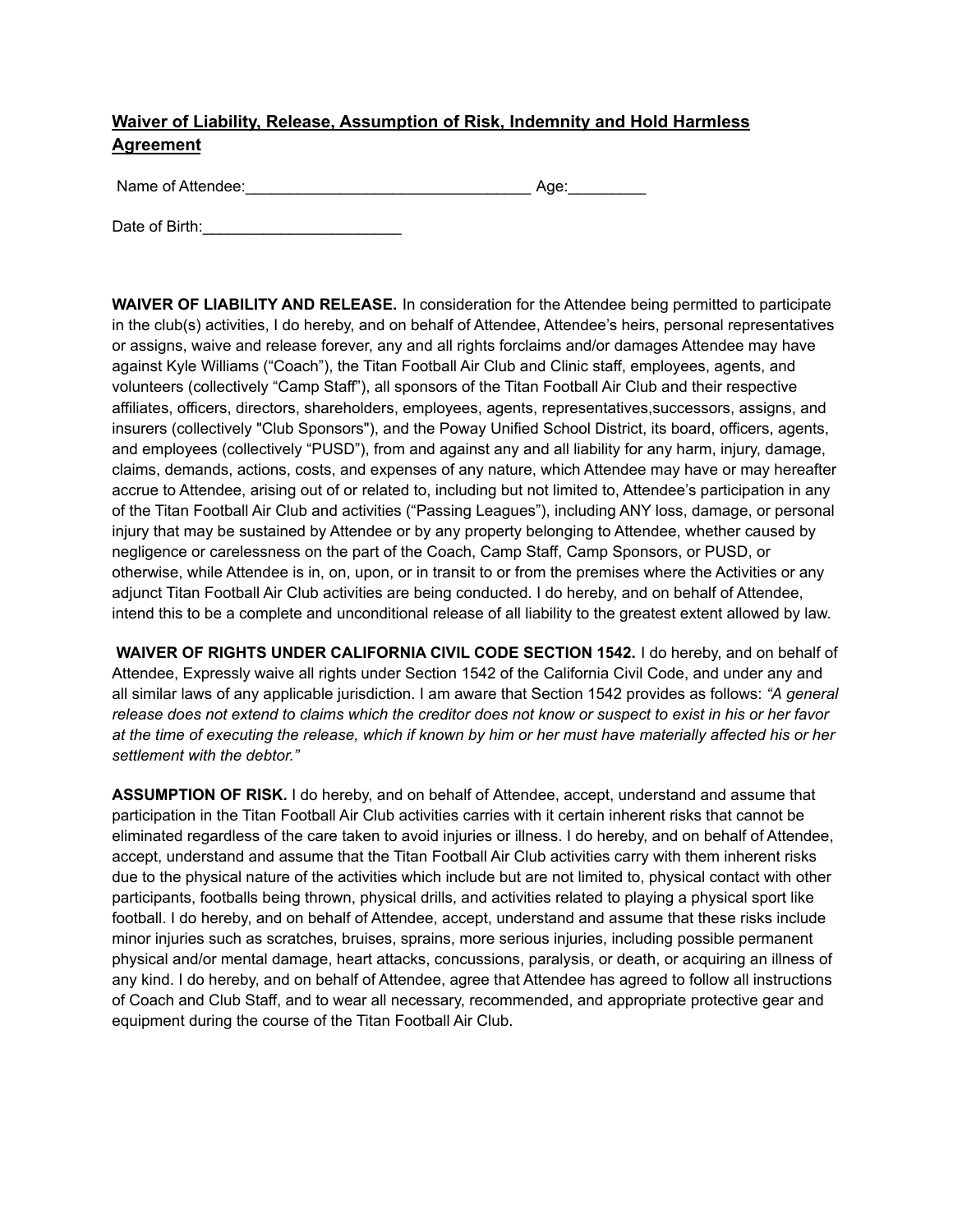**INDEMNITY AND HOLD HARMLESS AGREEMENT.** I do hereby, and on behalf of Attendee, agree to indemnify and hold Coach, Club Staff, Club Sponsors, and PUSD harmless from any and all claims, actions, suits, procedures, costs, expenses, damages, liabilities, and any attorney's fees brought as a result of Attendee's involvement in the Titan Football Air Club, and I agree to reimburse the Coach, Club Staff, Club Sponsors, and PUSD for any such expenses incurred by them.

**ACKNOWLEDGMENT OF COACH, CLUB STAFF INVOLVEMENT.** I do hereby, and on behalf of Attendee, understand that the Titan Football Air Club is neither administered nor sponsored by the Poway Unified School District, and that the Coach and the Club Staff are administering the Titan Football Air Club outside of his/their employment with the School District, if any.

**Initials\_\_\_\_\_\_\_\_\_\_\_\_\_**

| Name of Attendee: | Aae: | Date of |
|-------------------|------|---------|
| Birth:            |      |         |

**CONSENT FOR USE OF PHOTOGRAPHS AND VIDEO, NAME, LIKENESS.** I do hereby, and on behalf of Attendee, authorize Titan Football Air Club to take photographs and video recordings of Attendee and/or myself in connection with the Titan Football Air Club. I agree that Titan Football Air Club and Clinic shall own exclusively all copyright and other rights to such photographs and video, and may use them, as well as my name and Attendee's name and likeness, forever and throughout the world, in any and all media, in connection with promoting or publicizing the Titan Football Air Club and its current or future events, without compensation to Attendee or myself. Furthermore, I do hereby, and on behalf of Attendee, authorize the Camp Sponsors to take photographs and video recordings of Attendee and/or myself in connection with the Titan Football Air Club. I agree that the Camp Sponsors shall own exclusively all copyright and other rights to such photographs and video they take, and may use them, as well as my name and Attendee's name and likeness, forever and throughout the world, in any and all media, in connection with promoting or publicizing the Club Sponsors and their current or future events, without compensation to Attendee or myself.

**REPRESENTATION OF ATTENDEE'S PHYSICAL FITNESS TO PARTICIPATE.** I do hereby, and on behalf of Attendee, represent that, within one year prior to the date of the execution of this form, Attendee has undergone a full and complete physical examination administered by a Board-certified physician who will supply to Titan Football Air Club or its designated representative, a letter certifying, on the basis of this examination, that Attendee is physically fit to play the game of football and otherwise to participate in the Titan Football Air Club activities.